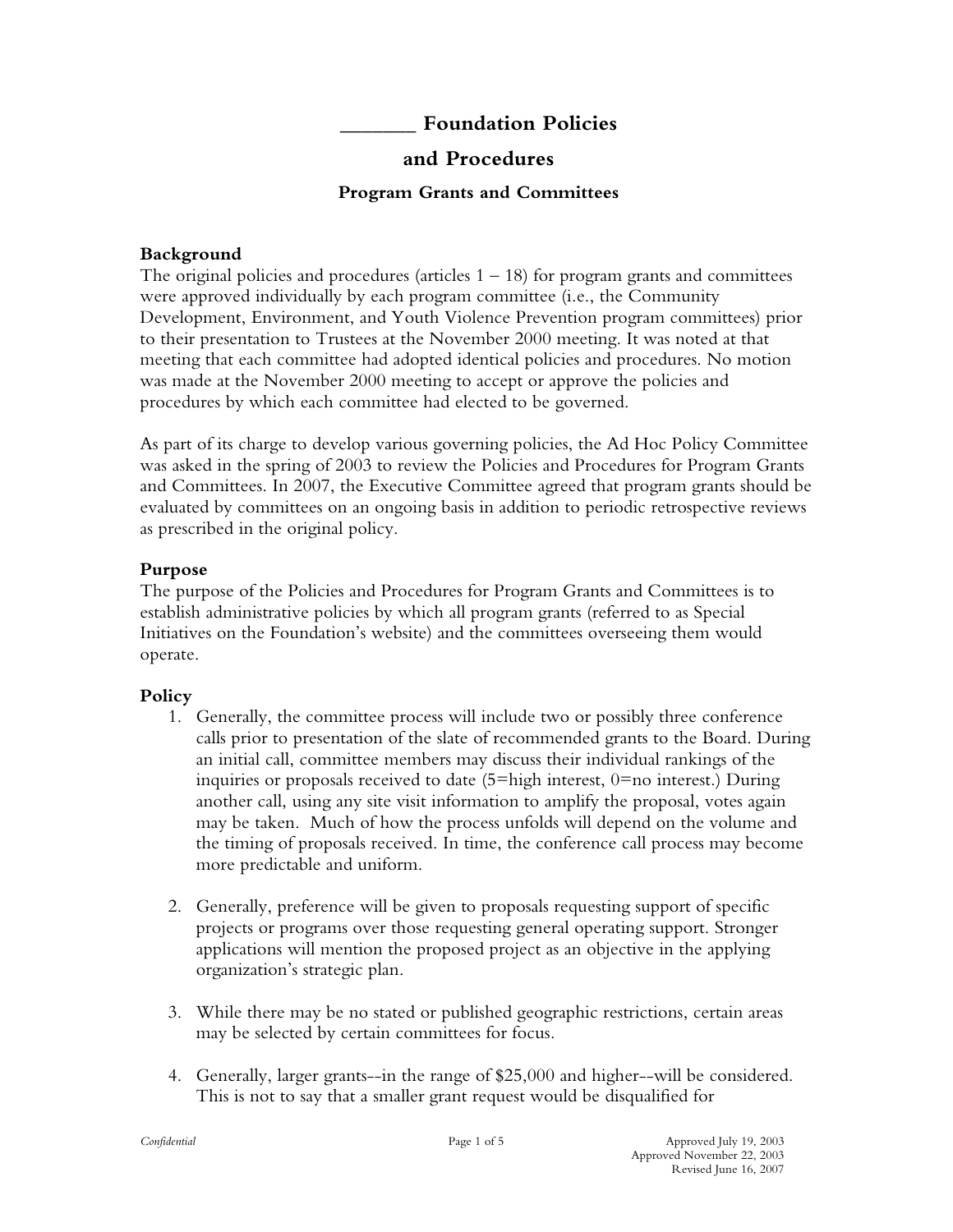consideration, particularly if the applying organization has been a Trusteesponsored organization or if the proposal is particularly substantive.

- 5. A site visit should have been made to all program grant applicants prior to the awarding of the grant. An established, long-term relationship between a Trustee and an applying organization may suffice for a site visit, particularly in cases where the feasibility of making a site visit is minimal due to timing or logistics. At minimum, due diligence is required of organizations whose proposals are being considered within the committee process.
- 6. Staff should be involved in site visits to program initiative applicants, preferably with another committee member.
- 7. Proposals that outline collaborations, partnerships or joint ventures will be most welcome. Rationale: the more committed stakeholders there are, the more likely the project or program will succeed due to value added, additional resources to apply toward the project, and synergy. In this case, collaboration (partnership or joint venture) may be defined as a commitment to fund a project jointly with another foundation. It does not include engaging in a new legally sanctioned entity, such as a new joint board of directors or ad hoc advisory or oversight committee. Such collaborations would require the approval of the Foundation's Board.
- 8. All proposals should outline a funding strategy for the proposed program or project, including amounts committed or pending from various sources of funding (other foundations, the applicant's board, government sources, etc.). Rationale: the funding strategy is an indication of the priority and seriousness of the proposed project or program. Commitments from other sources are an indication of how others evaluate the proposal.
- 9. Proposals requesting a grant for a start-up program should provide a strategy for long-term funding after the initial start up period. If long-term support will depend solely on foundations, the committees should consider the implications of initiating this type of program (i.e., whether or not they would ask the Foundation, or other foundations, to continue to provide ongoing program support).
- 10. All proposals should include an evaluation component, a section that outlines how the results of the proposed project would be evaluated. Rationale: programs or projects that receive larger grant amounts should be evaluated.
- 11. All grant recipients will be required to submit an evaluation report prior to consideration of any further funding.
- 12. A Trustee may sponsor a general grant to a program grant recipient. However, in most cases, such a sponsorship may be initiated only at the conclusion of the program grant period. In general, a program grant recipient may not also receive a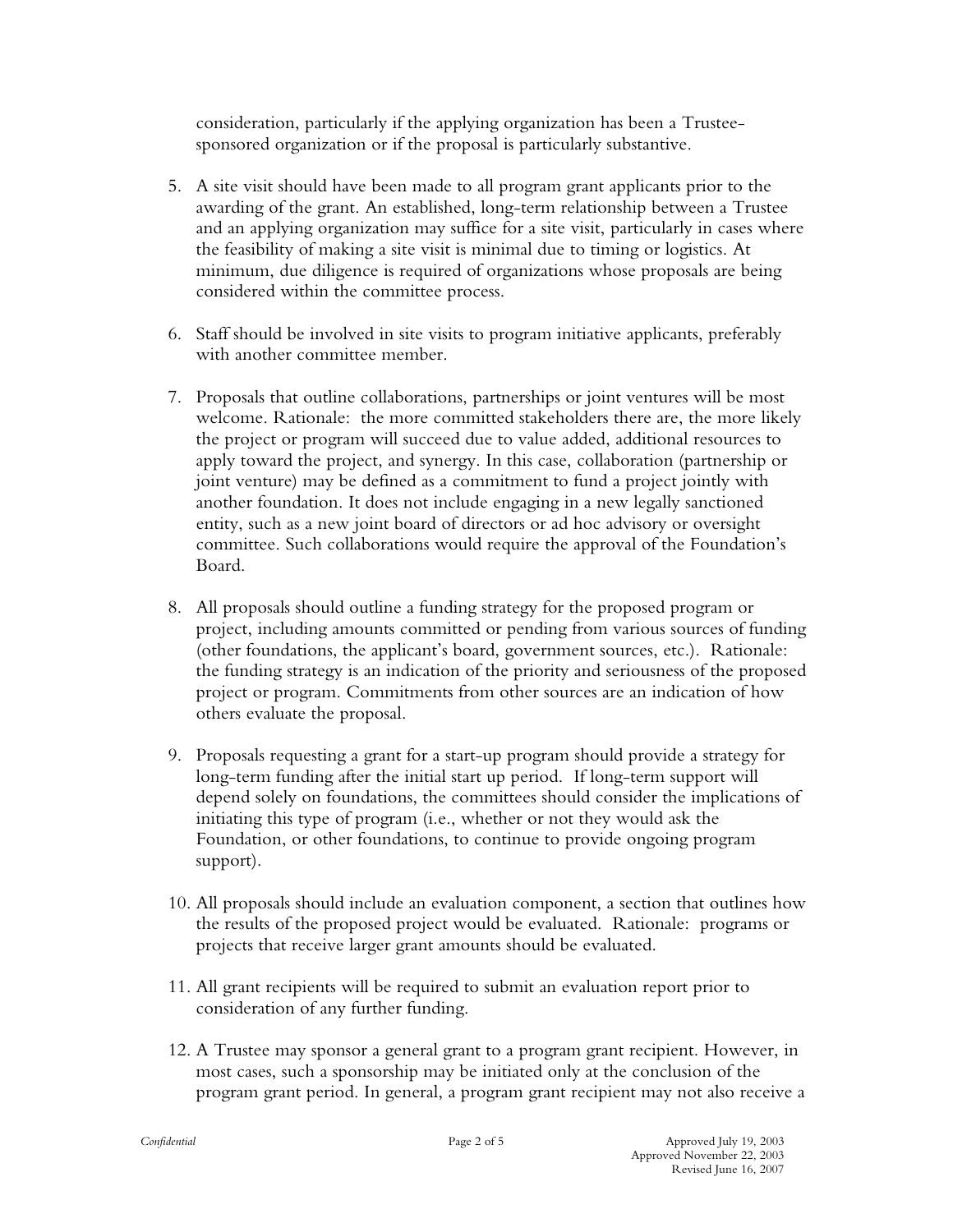Trustee-sponsored general grant during the same year. Old Grantees that are awarded a program grant may, in some cases, continue to receive a Trusteesponsored general grant.

- 13. Organizations previously sponsored by Trustees, i.e., Old Grantees, are eligible for program grants. Unsolicited inquiries or proposals that have no prior Trustee sponsorship or connection may be given consideration, as well. The establishment of the \_\_\_\_\_\_ Foundation website as well as increased public access to electronic databases and paper publications of foundation data makes the Foundation's data more accessible to grant seekers at worthy organizations.
- 14. New organizations receiving a program grant will not automatically rotate onto the Foundation's next cycle as an Old Grantee. However, a program grant recipient may submit a request for a continuation grant, and each program grant committee may choose to fund it or not.
- 15. Pledges or multi-year payouts may be made, but more selectively. Rationale: lump sum payouts promote administrative efficiency in managing grants and allow for more straightforward amounts allowable for subsequent yearly allocations. Multi-year program grant pledge payments may not exceed two years.
- 16. Minutes of conference calls should be issued by staff to all committee members for approval within the following week. Approval of minutes by committee members will be tacit, i.e., only points of disagreement should be called in to staff for correction.
- 17. Letters declining proposals or announcing grant awards should be sent within one month of the semi-annual meeting of the Board at which the funding decision was approved and recorded in the minutes.
- 18. Each program committee may refine its program guidelines to meet its particular business needs. However, the administrative policies and procedures governing program grant committees should be uniform across all committees. These "Policies and Procedures for Program Grants and Committees" should be submitted periodically to the Board for review and approval.
- 19. Program committees must apply multi-year *payments* against the budget of the year in which the payment will be made. Program committees may not pre-commit more than half of the expected budget for the following year.
- 20. In addition to approving program budgets for the next fiscal year at the November meeting, the Board of Directors also should establish tentative program budgets for the fiscal year following. The two-year horizon will provide ceilings to multi-year commitments, which may not exceed one half the budget. The tentative budget amount will be reassessed the following November and confirmed.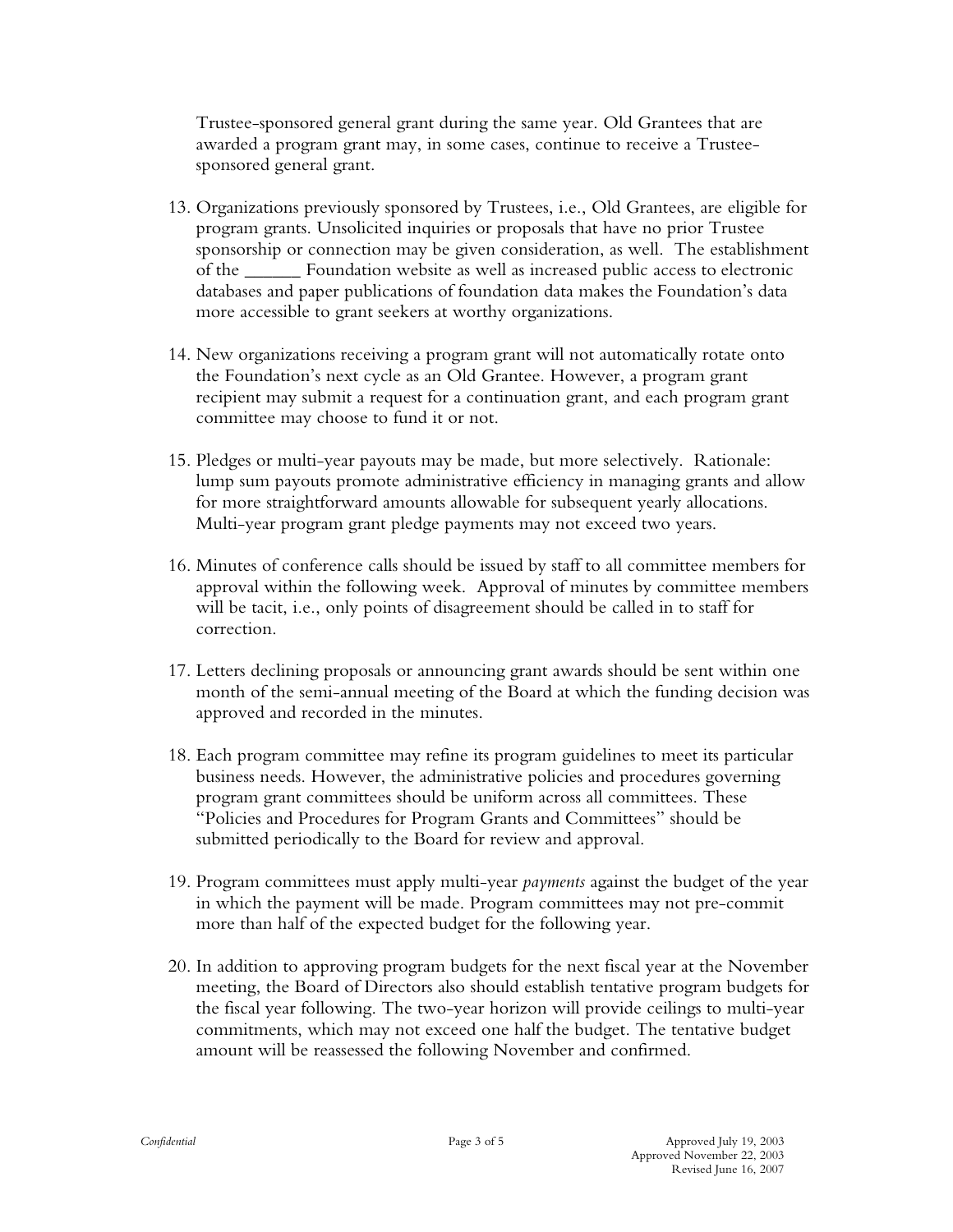- 21. The consideration process of program grants and all related documentation is considered confidential and is for the internal use of the Foundation and Trustees only.
- 22. Communications to program grant applicants regarding the status of their proposals should not precede the approval of committee recommendations by the Board and should be done via formal communication by the Foundation office. Execution of decline or deferral letters should not precede a committee's approval of the minutes recording the committee's decisions.
- 23. Program committee chairs rotate yearly prior to the start of a new fiscal year unless the members of the committee unanimously recommend an additional term for the current chair. The chairmanship may rotate according to Trustee age or seniority on a committee. A committee member must have served on the committee for two years with regular attendance at meetings in order to be eligible for chairmanship.
- 24. Program committees may have no fewer than three members and no more than seven. An attempt will be made to represent family branches and generations across committees. The Board will approve committee membership.
- 25. Program committee meetings are open to any Trustees who may wish to observe.
- 26. Unless circumstances suggest otherwise, program committees must evaluate the effectiveness of their grants on an ongoing basis, and every four years a retrospective review of a grants program must be conducted according to a Boardapproved evaluation plan, schedule and process. A program committee may recommend to the Board that the program be discontinued. The Board has the authority to create or discontinue a program at any time. Appropriate advance notice of the decision to discontinue a program must be made to affected applicants or grantees and be appropriately posted on the Foundation's website.
- 27. Because program committees are charged by the Board to address collective program grantmaking interests on behalf of the Foundation, attendance is important. A program committee member who misses more than two consecutive meetings or conference calls may be asked to step down unless the committee votes to excuse that member's absence. An absent member may submit his or her votes to a committee in advance of a meeting. Absent committee members may request a committee to reconsider a decision.
- 28. New program committee members are expected to read background papers, program guidelines, application procedures, proposal review criteria, and other materials designed to bring them up to speed with current members.
- 29. Consideration of program grant proposals may be deferred to the next 6-month grant consideration cycle only once. Proposals should not be deferred due to